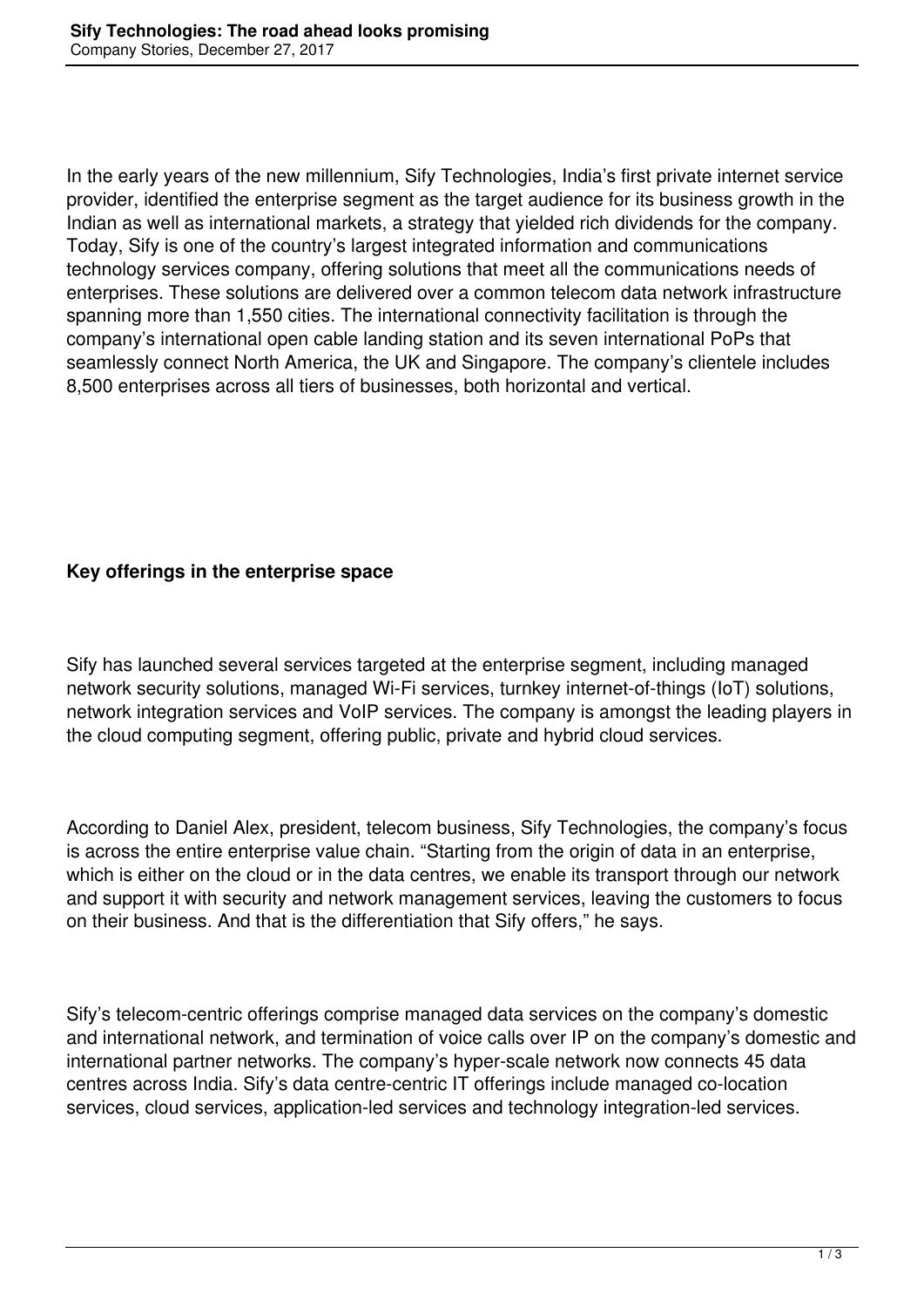Over the past few months, Sify has made strategic investments in commissioning a 100G capable metro network in Mumbai. Also available are 100G capable networks in six other metro cities. In addition, the company has built a robust, high speed network between its own data centres and third-party data centres, making it a unique platform for enterprises to leverage upon.

## **Financial and operational highlights**

Sify's recently released financial results for the quarter ended September 2017 show that the company is on a strong financial wicket. The company reported a net profit of Rs 203 million during the quarter ended September 2017, a growth of 29 per cent over the same quarter in 2016. Revenues grew by 10 per cent to Rs 4,840 million during the same period. Revenue from the data and managed services segment grew by 10 per cent over the same quarter in 2016, while the revenue from data centre-centric IT services grew by 24 per cent. The company's earnings before interest, taxes, depreciation and amortisation increased by 13 per cent to Rs 716 million. The capex during the quarter under consideration stood at Rs 452 million. Sify won several major contracts during the quarter ended September 2017. For instance, in the telecom space, it won a contract from a large single-format European retailer to manage the entire wide area network, security and wireless local area network across its domestic retail footprint. The company also won its first commercial contract for IoT asset tracking during the quarter. In the data centre space, it secured a contract from a central government department responsible for providing data centre services to key government ministries. The contract involves a complete technology refresh of one of the department's large data centres, besides providing managed services.

## **Key challenges**

According to Alex, the telecom industry is facing two major challenges today. The first is that there is a dichotomy between the capital spend cycle and the rate of change of technology. "While in the past, investments in the technology cycle would be for a period of seven to eight years, today technology churn happens every two to three years, and committing and recovering that capital spend is a daunting challenge," says Alex. Another major challenge, according to him, is the constant innovation required to meet the changing needs of customers, which calls for building differentiated services.

Sify has chalked out various strategies to overcome these challenges. "We chose to invest in